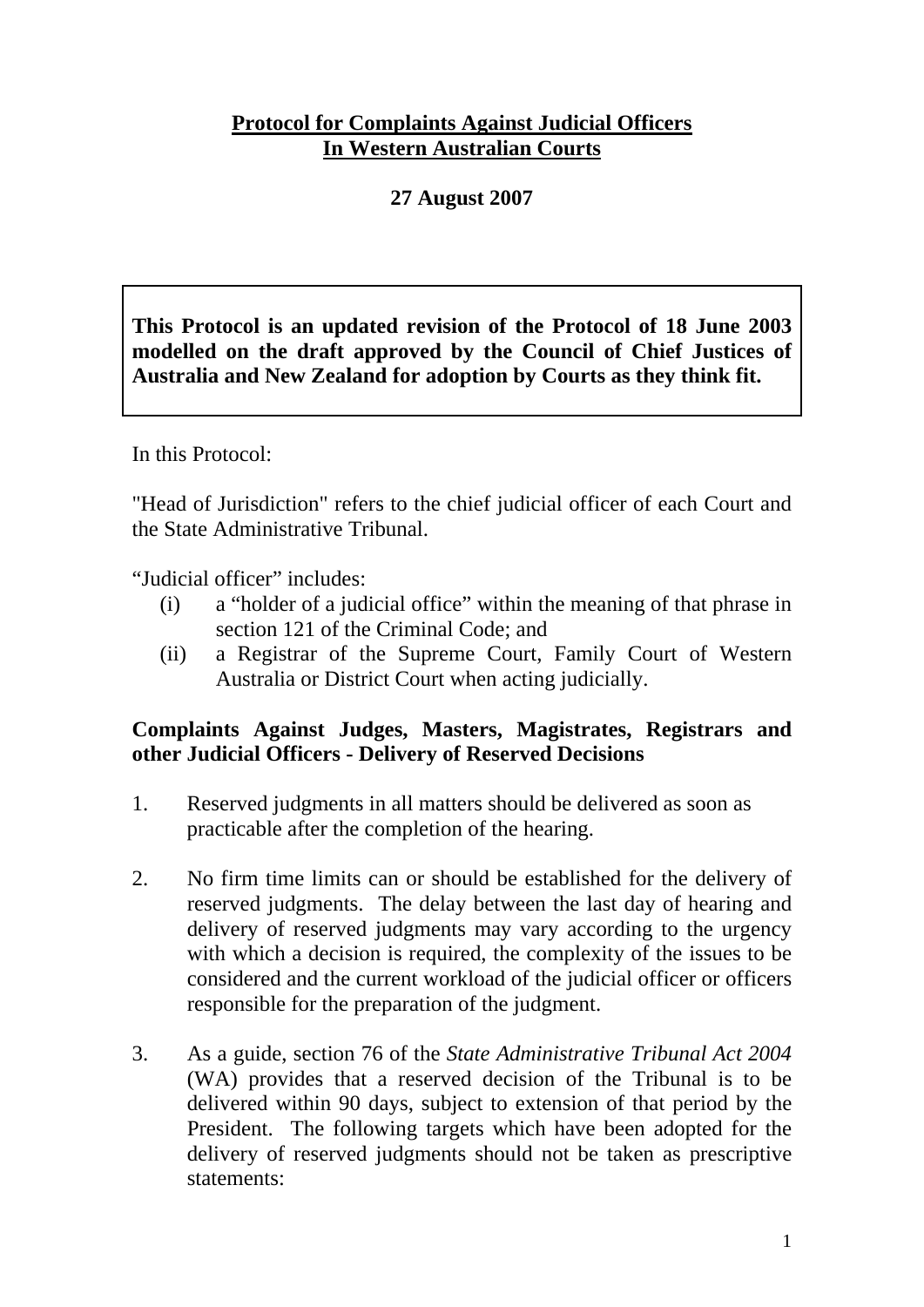In the Supreme and District Courts:

- (a) In criminal appeals, within two months of the last day of hearing.
- (b) In civil appeals, within four months of the last day of hearing.
- (c) In first instance civil matters before a Judge, within three months of the last day of hearing.
- (d) In matters before a Master, Registrar or other judicial officer, within one month of the last day of hearing.

In the Family Court of Western Australia:

 Judgments of both Judges and Magistrates are expected to be published within 3 months of the decision being reserved or the date on which the last written submissions are received, whichever is the later.

- 4. If it is anticipated that there may be a longer delay in the delivery of a reserved judgment, a Judge, Master, Registrar or other judicial officer may give a "not before" date at the time that judgment is reserved.
- 5. Parties, or their legal representatives, are at liberty to make enquiries regarding the progress of a judgment which has not been delivered within those periods set out in paragraph 3, or by the "not before" date given when the judgment was reserved.
- 6. Enquiries concerning the progress of a reserved judgment should be made directly to the associate to the presiding Judge in the case of the Court of Appeal, or where the relevant judicial officer has an associate, to that associate.
- 7. In the event that a party or practitioner is reluctant to raise the matter directly with the presiding Judge or judicial officer, the enquiry may be made to the head of the relevant jurisdiction or, in the event that the head of the jurisdiction is the presiding Judge, to the Chief Justice. In such a case, the matter will be taken up with the judicial officer concerned without disclosure of the identity of the party making the enquiry.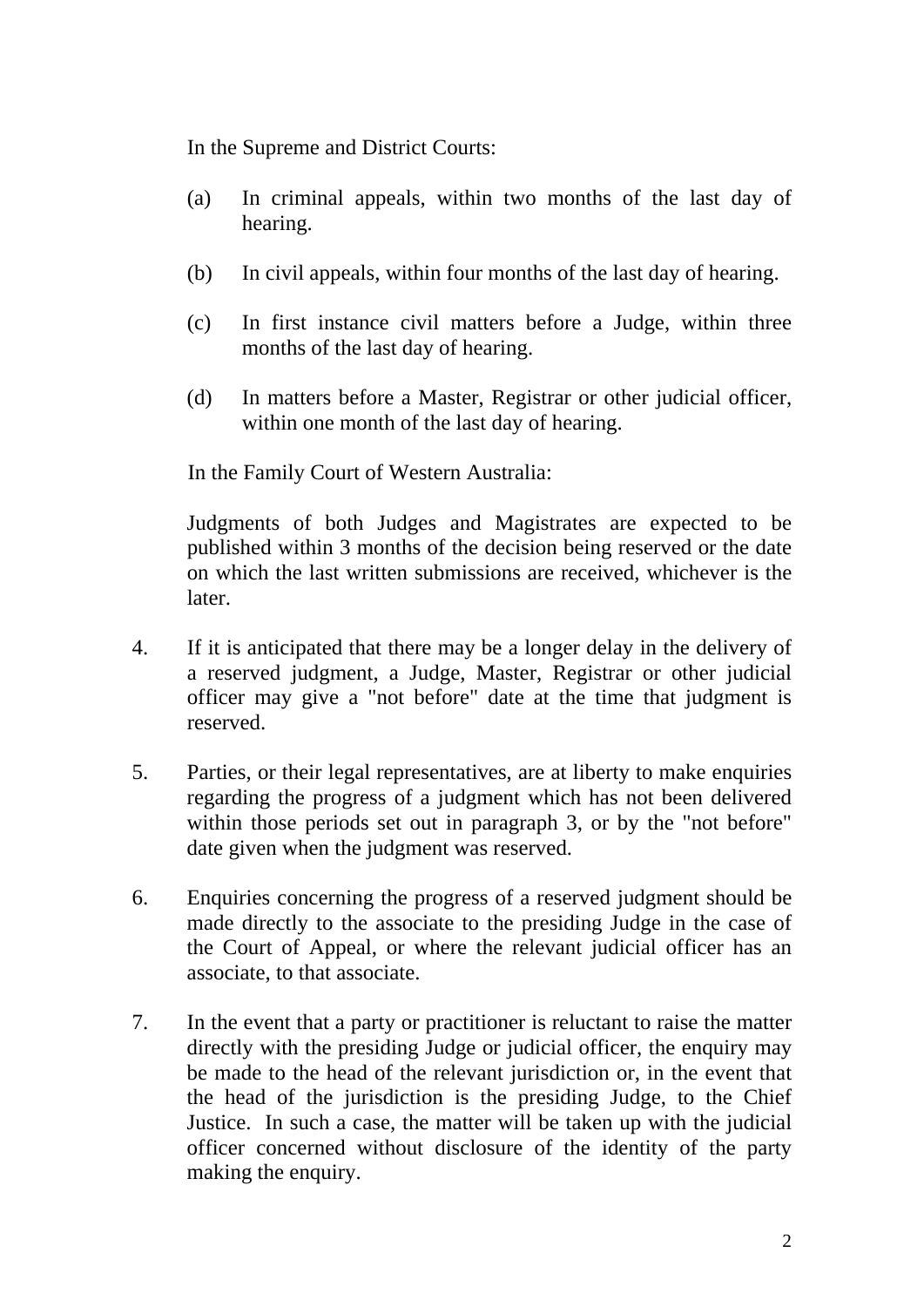8. In all cases, the enquiry should state clearly the name of the matter, the case number and the last hearing date.

### **Complaints Against Judges, Masters, Magistrates, Registrars and other Judicial Officers - Non-Criminal Misconduct**

- 9. Any person affected is entitled to make a complaint of non-criminal misconduct regarding any member of the judiciary concerning the performance by that judicial officer of his or her judicial functions. It should be noted that the procedures below do not address complaints in respect of non-judicial members of the State Administrative Tribunal, which are to be dealt with in accordance with the *State Administrative Tribunal Act 2004* (WA).
- 10. In all cases, a complaint regarding a judicial officer should be made to the relevant head of jurisdiction. In the event that a complaint is made regarding a head of jurisdiction, the complaint should be made to the Chief Justice. Where a complaint is made concerning the Chief Justice, the complaint should be made to the next most senior Judge of the Supreme Court who should take the steps described below with reference to a Head of Jurisdiction.
- 11. All complaints should be acknowledged promptly by the Head of Jurisdiction, or his or her staff.
- 12. Where the complaint relates to, or involves, the merits of a judicial decision or any other matter which may be the subject of appeal or review, the complaint should be dismissed and the complainant informed:
	- (a) of any rights he or she may have to an appeal or review;
	- (b) of any relevant time limits which may apply to the exercise of those rights; and
	- (c) where he or she may be able to obtain free, pro bono or subsidised legal advice and/or assistance.
- 13. Upon initial consideration of the complaint by the Head of Jurisdiction, a decision may be made that: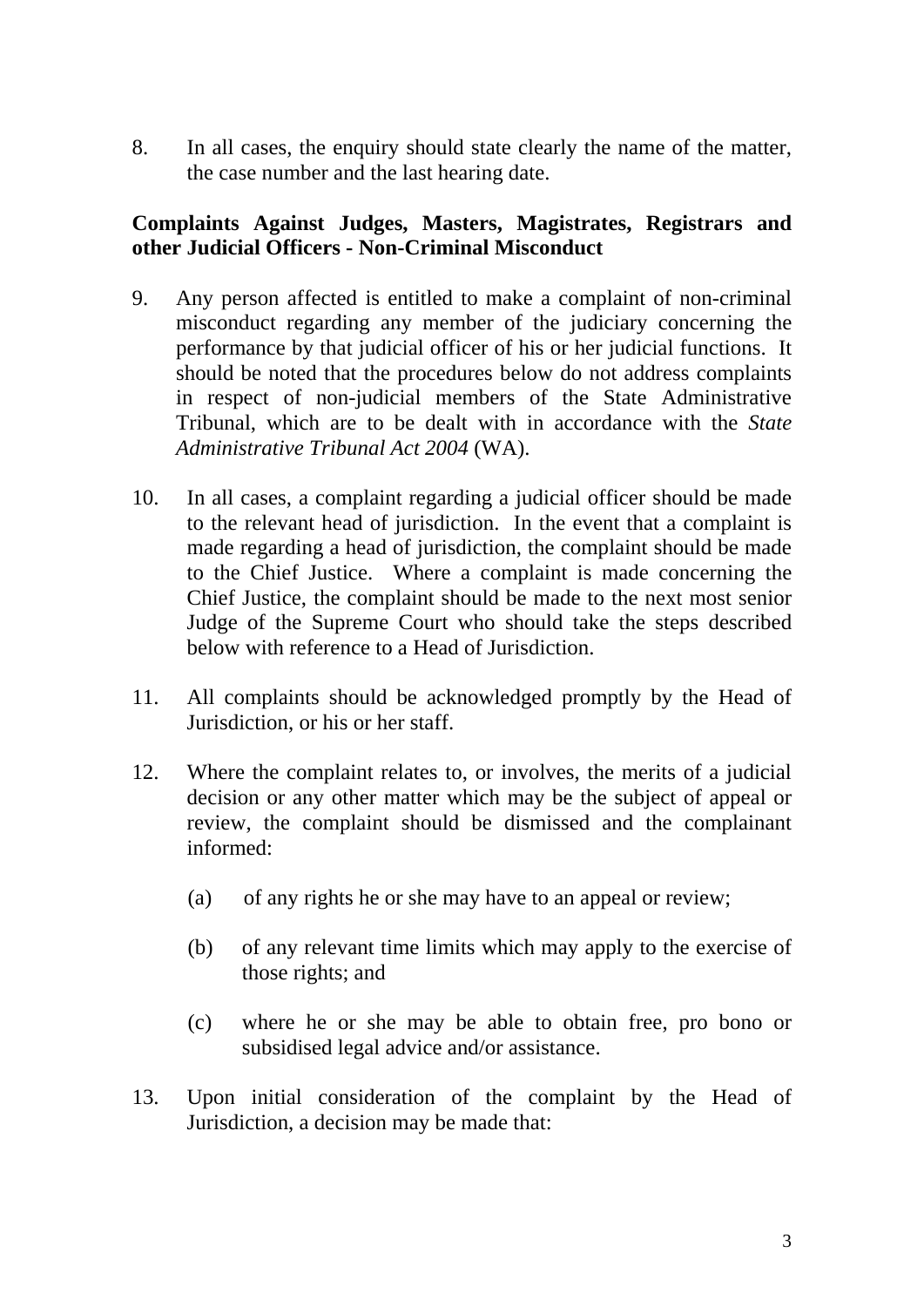- (a) the nature or substance of the complaint suggests that no further action is required with regard to the complaint; or
- (b) further enquiries should be made.

 In the event that the Head of Jurisdiction decides that no further action is required, the judicial officer concerned should be informed of the nature of the complaint and the decision on it.

- 14. In all cases, the complainant should be informed of the decision of the Head of Jurisdiction.
- 15. In the event that further enquiries are made, the Head of Jurisdiction must refer the matter to the judicial officer who is the subject of the complaint and:
	- (a) a copy of the complainant's correspondence must be provided to the judicial officer;
	- (b) the judicial officer must be given a reasonable time within which to respond to those matters raised by the complainant.
- 16. On the receipt of the judicial officer's response, the Head of Jurisdiction may decide that:
	- (a) no further action is required and inform the complainant and the judicial officer that the complaint has been dismissed;
	- (b) further enquiries should be made of either the judicial officer or the complainant before a decision could be made;
	- (c) the complaint has substance but is not sufficiently serious to contemplate removal;

In such a case, consideration should be given to the most appropriate manner in which to resolve the issue including:

- (i) noting that the complaint has merit, both the judicial officer and complainant being notified accordingly;
- (ii) suggesting that the judicial officer concerned write to the complainant offering an apology;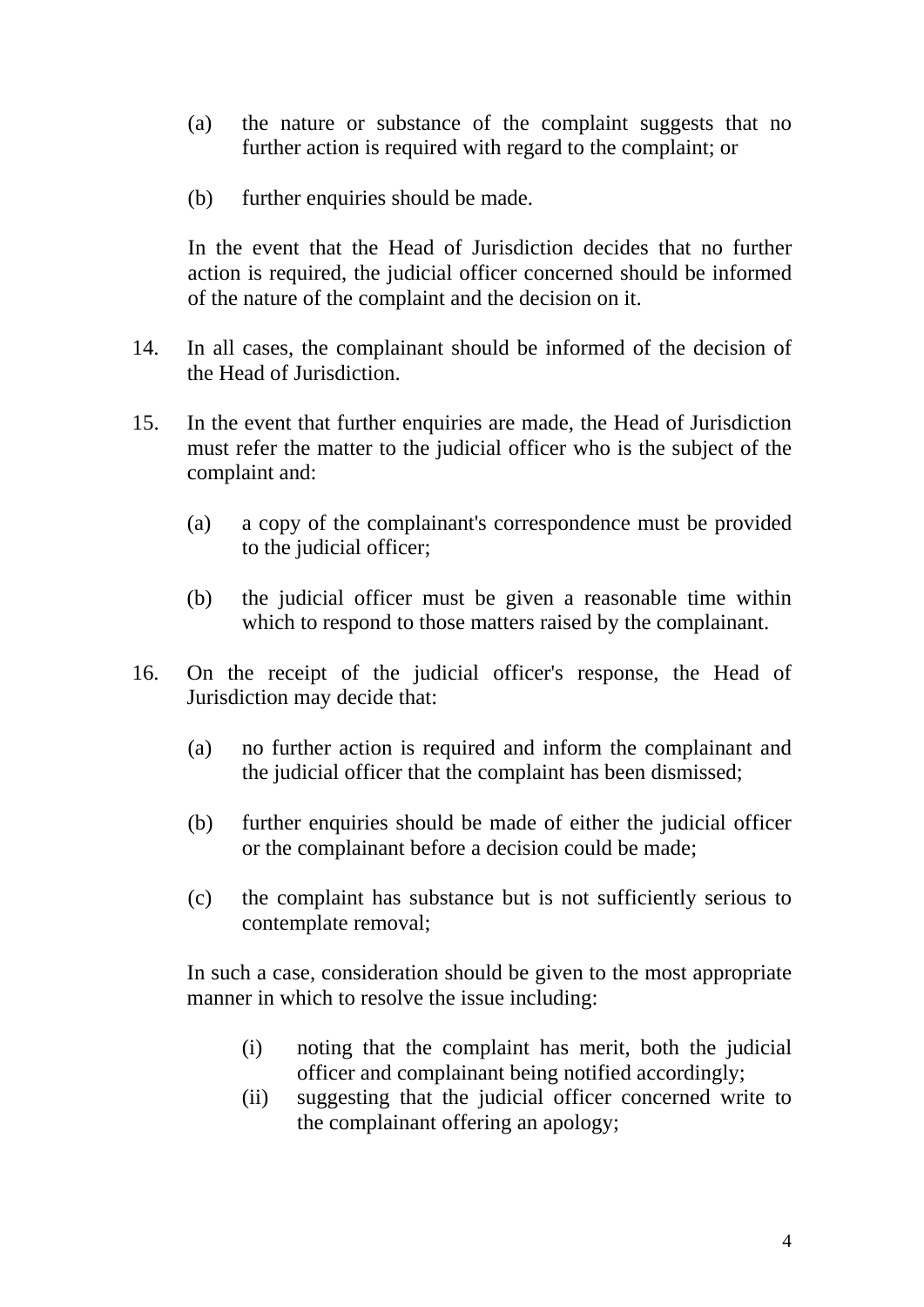- (iii) counselling (through the Judicial Assistance Committee), training or the provision of assistance to the judicial officer concerned.
- (d) the complaint has substance and is serious;

For example, the subject matter may be an indication of unfitness. Procedures relating to the resolution of serious complaints against judicial officers have been established by law.

- (e) in each case the complainant and the judicial officer shall be notified of the decision.
- 17. Where a complainant is aggrieved by the decision of a Head of Jurisdiction other than the Chief Justice, the complainant is at liberty to bring the complaint, and the nature of the Head of Jurisdiction's response, to the attention of the Chief Justice, in which case:
	- (a) the Chief Justice is under the same obligations as set out in this Protocol as any other Head of Jurisdiction in dealing with such a complaint;
	- (b) the Chief Justice may make any enquiries he or she considers appropriate in resolving any complaint brought to his or her attention pursuant to this paragraph.

## **Complaints Against Judges, Masters, Magistrates, Registrars and other Judicial Officers received by Police Officers**

18. Three categories of complaint about a judicial officer may be made to a police officer, involving allegations of:

- (i) criminal misconduct;
- (ii) misconduct not involving suspected criminal behaviour (rudeness, professional negligence, unethical behaviour etc); and
- (iii) conduct that may attract the jurisdiction of the Corruption and Crime Commission.

The following procedures have been agreed with the Commissioner of Police for the handling of complaints received by police officers in relation to any of these three categories of alleged misconduct by judicial officers. Where such an allegation is received by a police officer, it should be reported by the officer to the Assistant Commissioner (Corruption Prevention and Investigation). The Assistant Commissioner (Corruption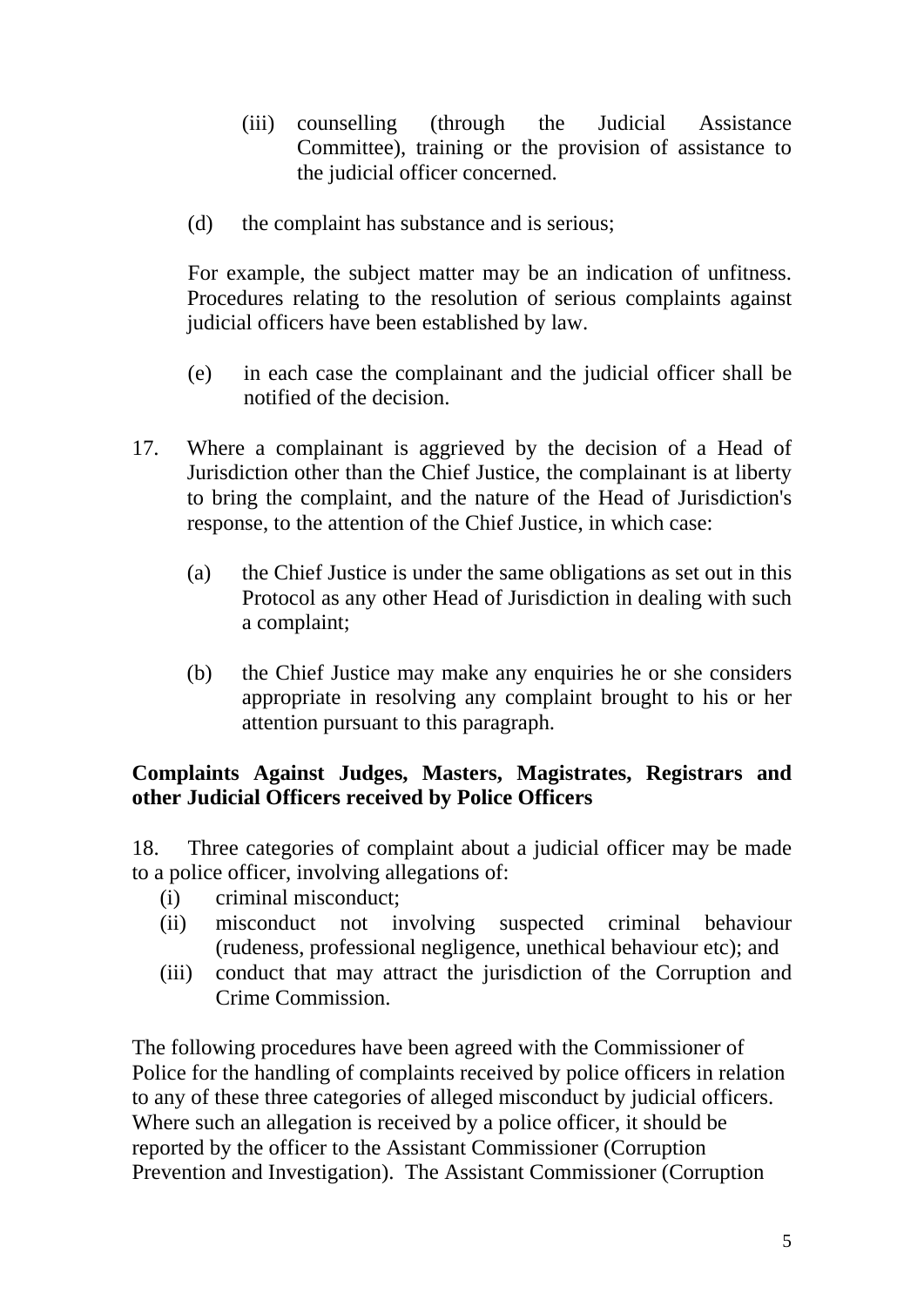Prevention and Investigation) will report the complaint to the Commissioner of Police and the relevant Head of Jurisdiction.

| Subject of the complaint       | <b>Head of Jurisdiction</b>     |
|--------------------------------|---------------------------------|
| Judge, Master or               | <b>Chief Justice of Western</b> |
| Registrar of the               | Australia                       |
| <b>Supreme Court</b>           |                                 |
| Judge, Magistrate or           | Chief Judge of the Family       |
| Registrar of the Family        | Court of WA                     |
| Court of WA                    |                                 |
| Judge or Registrar of          | Chief Judge of the              |
| the District Court of          | District Court of WA            |
| WA                             |                                 |
| Magistrate (other than         | <b>Chief Magistrate</b>         |
| of the Children's Court        |                                 |
| of WA)                         |                                 |
| Magistrate of the              | President of the                |
| Children's Court of WA         | Children's Court of WA          |
| Member (whether                | President of the State          |
| judicial or non-judicial)      | <b>Administrative Tribunal</b>  |
| of the State                   |                                 |
| <b>Administrative Tribunal</b> |                                 |

The relevant Head of Jurisdiction is as follows:

All documentation should be forwarded under 'Confidential' protection.

Where a complaint received involves conduct that may attract the jurisdiction of the Corruption and Crime Commission, it is noted that section 27(3) of the *Corruption and Crime Commission Act 2003* (WA) provides that an allegation about a person in his or her capacity as the holder of a judicial office must not be received or initiated by the Commission unless the allegation relates to —

- (a) the commission or attempted commission of;
- (b) the incitement of the commission of; or
- (c) a conspiracy to commit,

an offence under section 121 of The Criminal Code or is of a kind that, if established, would constitute grounds for removal from judicial office.

This Protocol is issued for information and guidance with the approval of the Chief Justice, the Chief Judge of the Family Court of Western Australia, the Chief Judge of the District Court of Western Australia, the